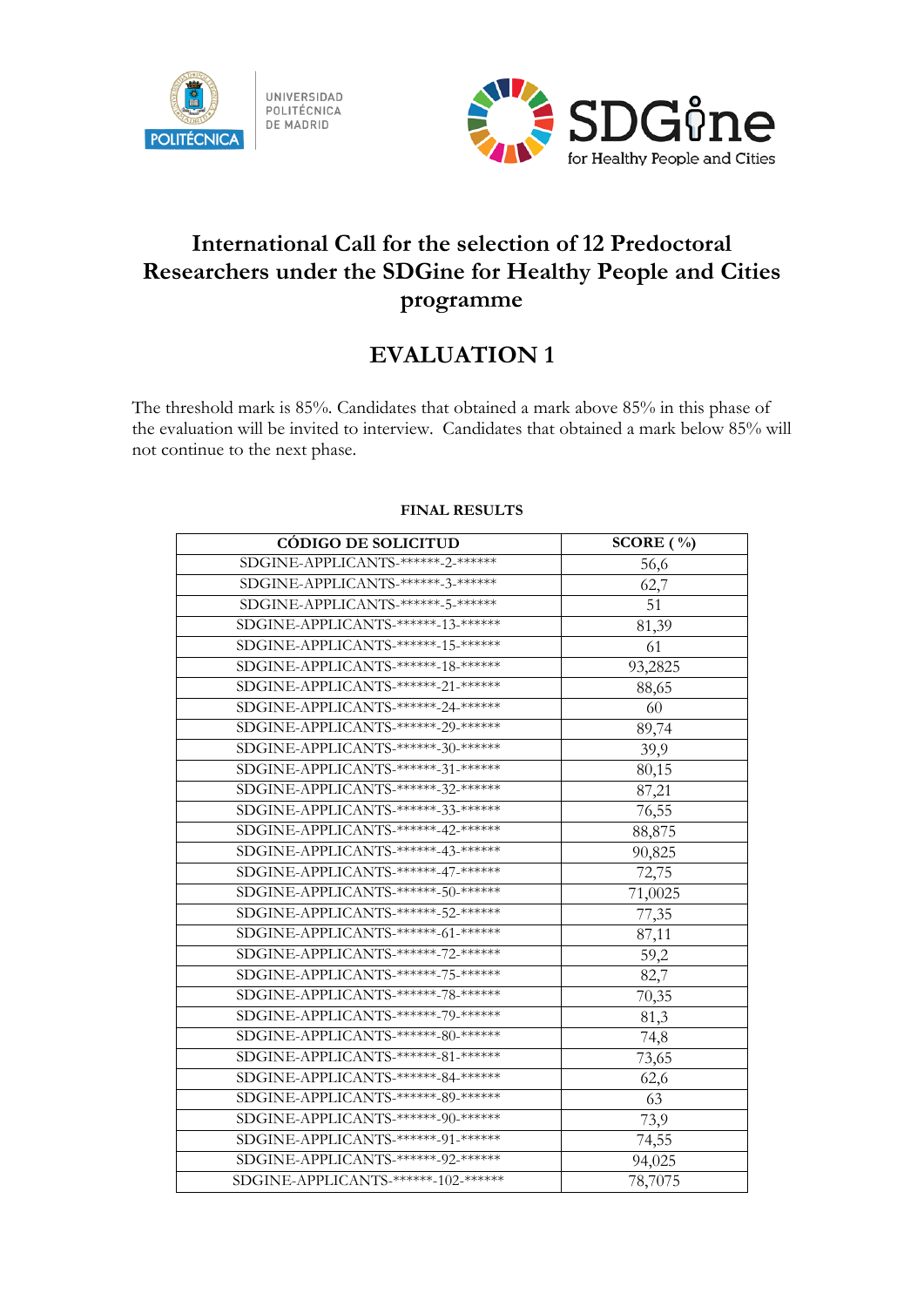

UNIVERSIDAD<br>POLITÉCNICA<br>DE MADRID



| <b>CÓDIGO DE SOLICITUD</b>                      | SCORE $(\% )$ |
|-------------------------------------------------|---------------|
| SDGINE-APPLICANTS-******-107-*******            | 93,2925       |
| SDGINE-APPLICANTS-******-108-*******            | 53,84         |
| SDGINE-APPLICANTS-******-109-*******            | 62,4          |
| SDGINE-APPLICANTS-******-113-*******            | 46            |
| SDGINE-APPLICANTS-******-121-******             | 80,115        |
| SDGINE-APPLICANTS-******-130-******             | 78            |
| SDGINE-APPLICANTS-******-141-******             | 84,525        |
| SDGINE-APPLICANTS-******-142-*******            | 66,3          |
| SDGINE-APPLICANTS-******-143-*******            | 72,75         |
| SDGINE-APPLICANTS-******-145-*******            | 70,63         |
| SDGINE-APPLICANTS-******-148-******             | 72,01         |
| SDGINE-APPLICANTS-***** <del>*157-*****</del> * | 82,07         |
| SDGINE-APPLICANTS-******-161-******             | 89,1425       |
| SDGINE-APPLICANTS-******-165-*******            | 87,3          |
| SDGINE-APPLICANTS-******-171-*******            | 88,39         |
| SDGINE-APPLICANTS-******-180-*******            | 84            |
| SDGINE-APPLICANTS-******-182-*******            | 62,8          |
| SDGINE-APPLICANTS-******-186-*******            | 82,665        |
| SDGINE-APPLICANTS-******-189-*******            | 70,3325       |
| SDGINE-APPLICANTS-******-192-*******            | 79,25         |
| SDGINE-APPLICANTS-******-194-******             | 48,6          |
| SDGINE-APPLICANTS-******-195-*******            | 22,1          |
| SDGINE-APPLICANTS-******-206-*******            | 91,3075       |
| SDGINE-APPLICANTS-******-209-*******            | 77,4          |
| SDGINE-APPLICANTS-******-211-******             | 68,66         |
| SDGINE-APPLICANTS-******-214-******             | 96,425        |
| SDGINE-APPLICANTS-******-219-*******            | 90,375        |
| SDGINE-APPLICANTS-******-221-******             | 67,94         |
| SDGINE-APPLICANTS-******-224-******             | 32,1575       |
| SDGINE-APPLICANTS-******-226-*******            | 48,0525       |
| SDGINE-APPLICANTS-******-227-*******            | 81,175        |
| SDGINE-APPLICANTS-******-229-******             | 74,21         |
| SDGINE-APPLICANTS-******-231-*******            | 84,0825       |
| SDGINE-APPLICANTS-******-250-******             | 74,66         |
| SDGINE-APPLICANTS-******-251-******             | 82,05         |
| SDGINE-APPLICANTS-******-253-*******            | 77,04         |
| SDGINE-APPLICANTS-******-255-******             | 56,3          |
| SDGINE-APPLICANTS-******-256-******             | 80,725        |
| SDGINE-APPLICANTS-******-257-*******            | 68,5          |
| SDGINE-APPLICANTS-******-258-*******            | 78,54         |
| SDGINE-APPLICANTS-******-263-******             | 85            |
| SDGINE-APPLICANTS-******-264-******             | 93,4425       |
| SDGINE-APPLICANTS-******-268-******             | 69,64         |
| SDGINE-APPLICANTS-******-270-*******            | 57,1975       |
| SDGINE-APPLICANTS-******-274-******             | 76,1825       |
| SDGINE-APPLICANTS-******-275-*******            | 85,64         |
| SDGINE-APPLICANTS-******-276-*******            | 85,73         |
| SDGINE-APPLICANTS-******-277-******             | 88            |